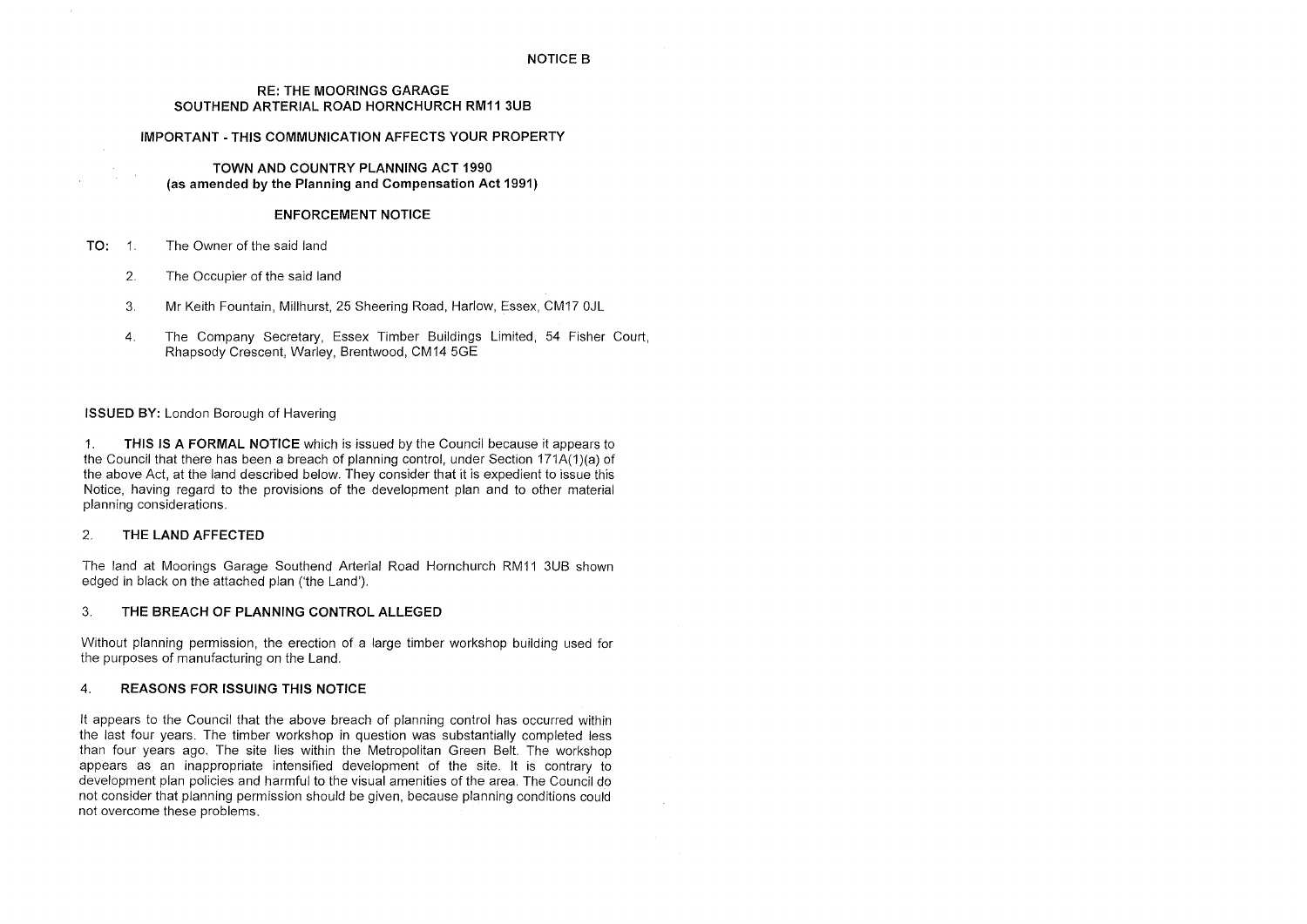In making its decision to issue this Notice the Council considered that the unauthorised use is contrary to the following policies of the Local Development Framework: policies DC61 and DC45. PPG2 is also relevant.

## 5. **WHAT YOU ARE REQUIRED TO DO**

This Notice takes effect on  $3<sup>rd</sup>$  November 2010, unless an appeal is made against it beforehand

 $\sim 10^7$ 

Dated: 1<sup>st</sup> October 2010

 $\sim 10^{11}$ 

- (i) Remove the large timber workshop used for the manufacturing of timber buildings as shown shaded grey on the attached plan (Refer to the attached plan marked 'Approved Site Plan').
	- Time for compliance: 3 months from the effective date of this notice.
- (ii) Remove from the Land all construction debris, rubble and waste materials arising from compliance with the first requirement above.

Time for compliance: 3 months from the effective date of this notice

# 6. **WHEN THIS NOTICE TAKES EFFECT**

Signed:

Authorised Officer

 $\sim$ 

On behalf of London Borough of Havering Town Hall Main Road Romford RM1 3BD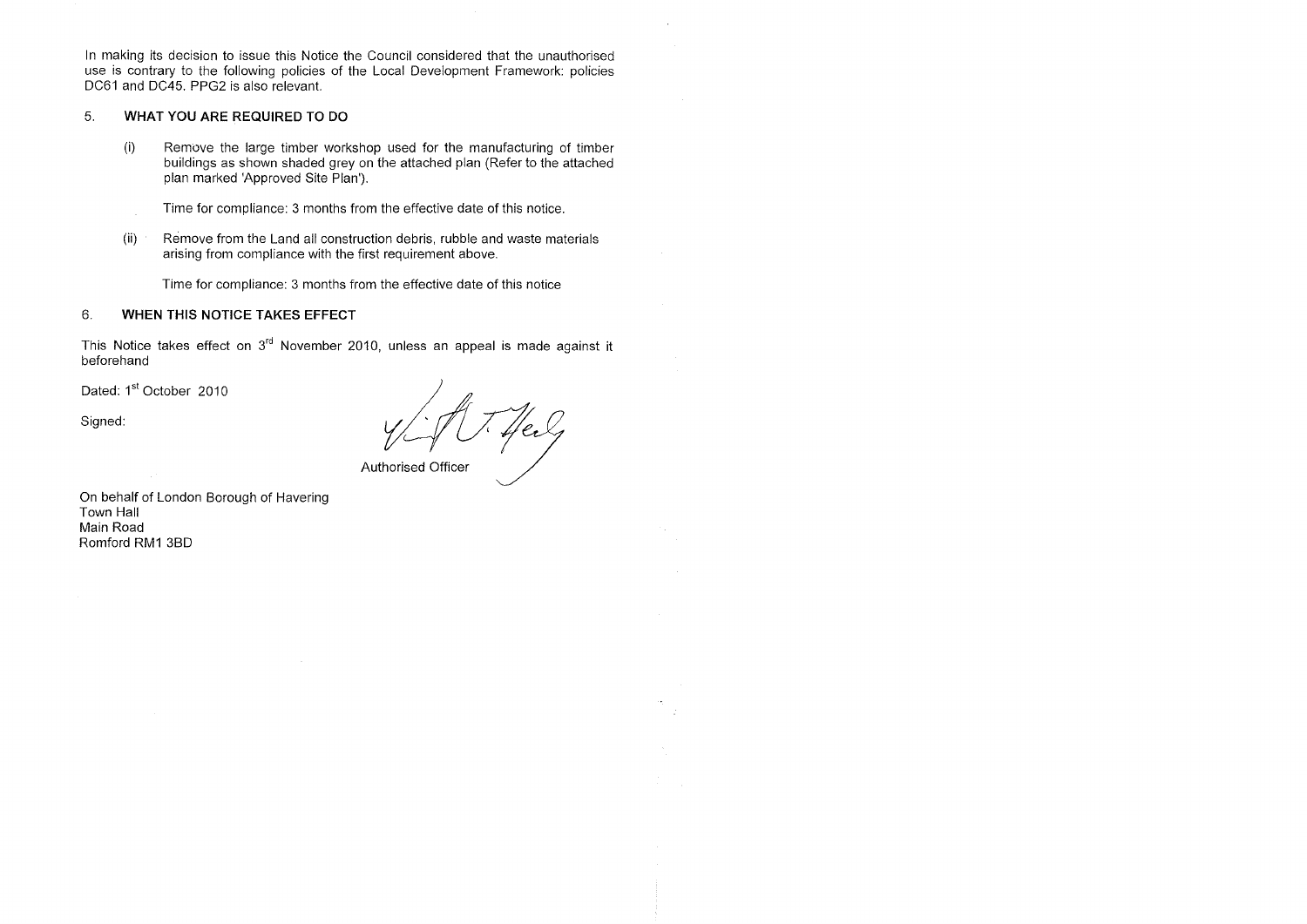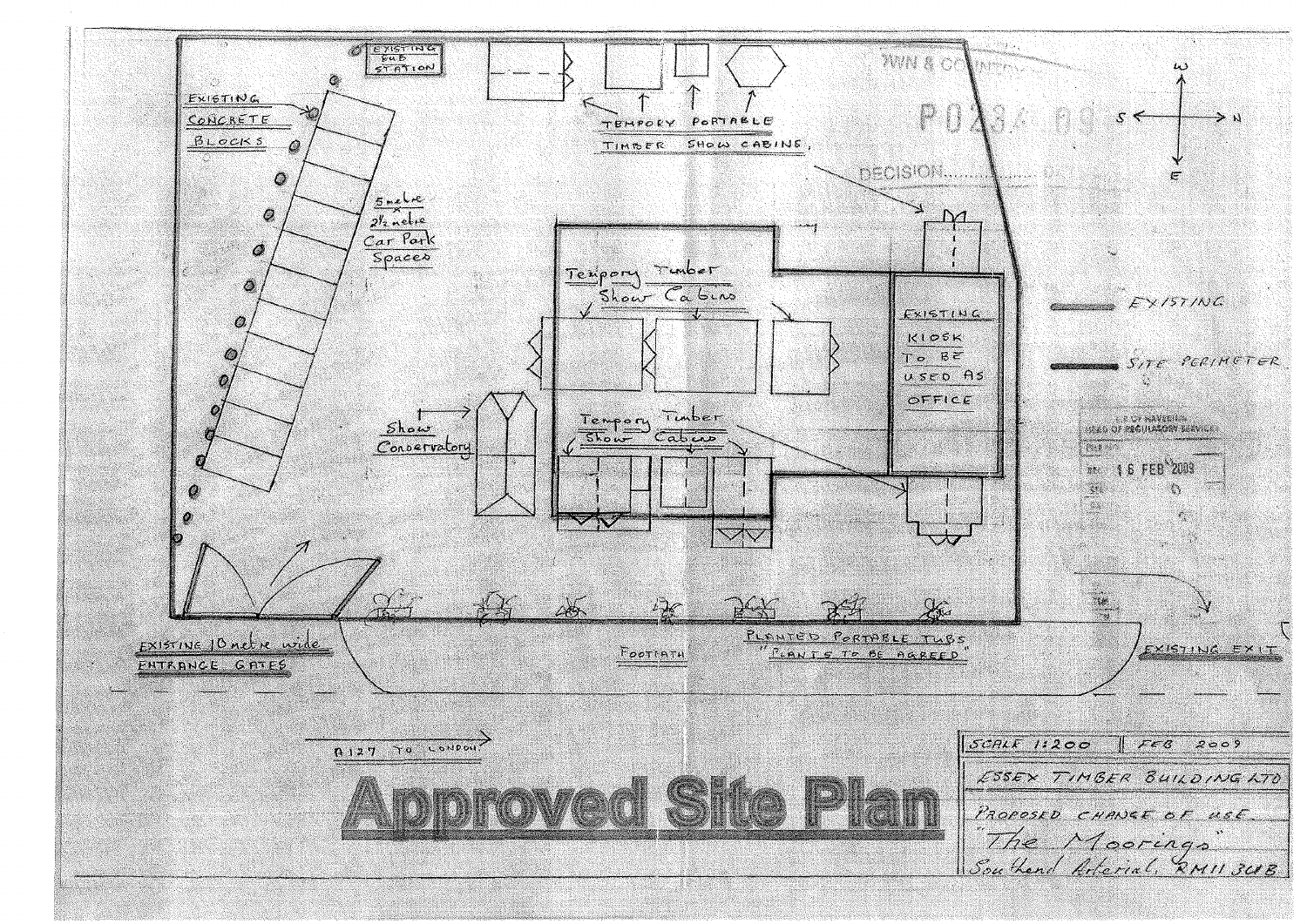## **YOUR RIGHT OF APPEAL**

 $\sim 10^7$ 

You can appeal against this Enforcement Notice to the Secretary of State by the 3<sup>rd</sup> November 2010. Further details are given in the attached explanatory note.

# **WHAT HAPPENS IF YOU DO NOT APPEAL**

 $\sim 10^{-1}$ 

If you do not appeal against this Enforcement Notice, it will take effect on 3<sup>rd</sup> November 2010 and you must then ensure that the required steps for complying with it, for which you may be held responsible, are taken within the period specified in the Notice.

**FAILURE TO COMPLY WITH AN ENFORCEMENT NOTICE WHICH HAS TAKEN EFFECT CAN RESULT IN PROSECUTION AND/OR REMEDIAL ACTION BY THE COUNCIL.** 

 $\mathcal{L}(\mathbf{z})$ 

 $\mathcal{L}^{\mathcal{L}}=\mathcal{L}^{\mathcal{L}}$  , where  $\mathcal{L}^{\mathcal{L}}$ 

 $\sim 10^7$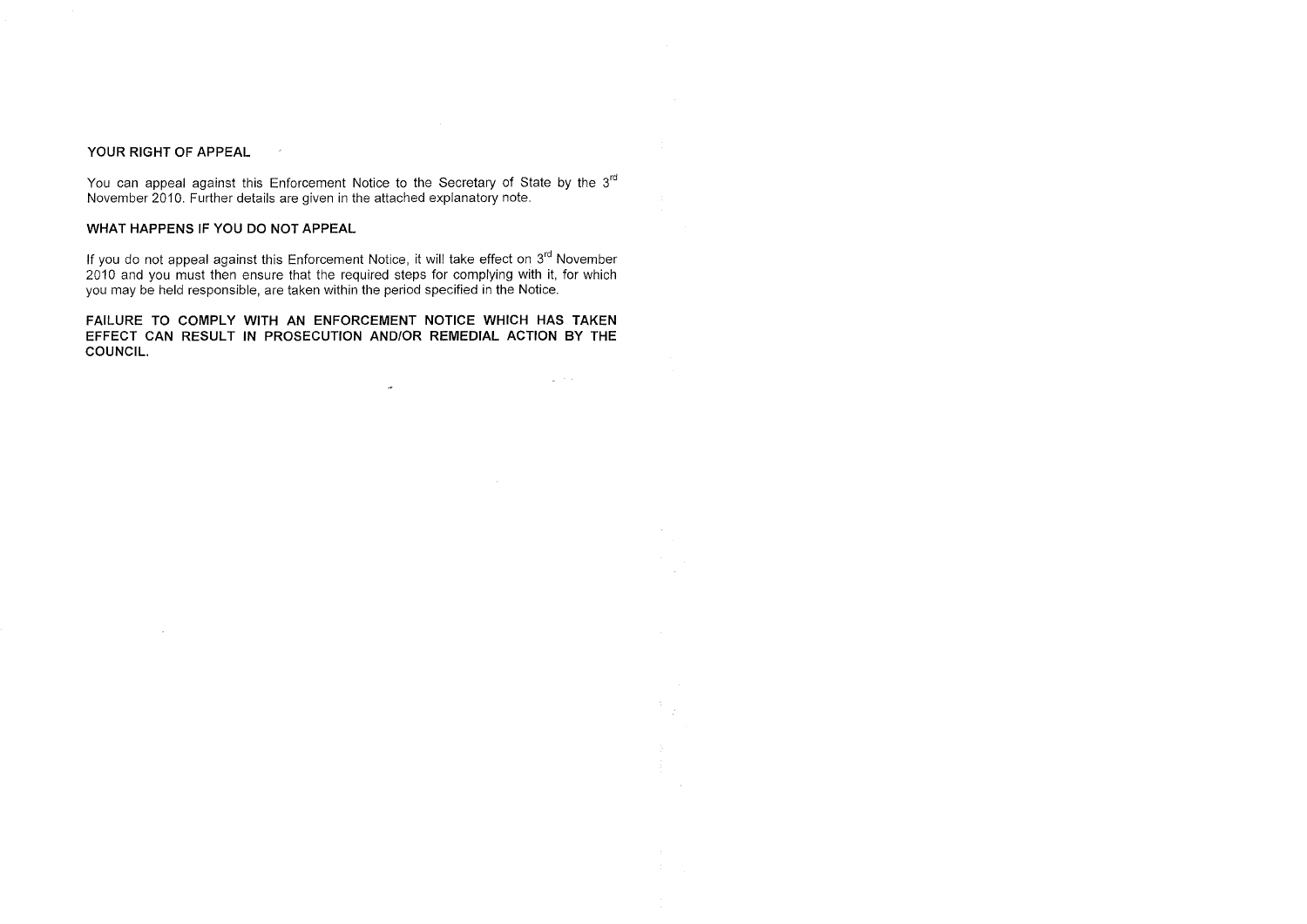### **EX PLANA TORY NOTES**

### **STATUTORY PROVISIONS**

You can appeal against this Notice, but any appeal must be in writing and received, or posted (with the postage paid and properly addressed) in time to be received in the ordinary course of the post, by the Secretary of State before 3<sup>rd</sup> November 2010.

A summary of Sections 171A, 171B and 172 to 177 of the Town and Country Planning Act 1990 (as amended) is enclosed with this Notice.

#### **YOUR RIGHT OF APPEAL**

If you intend to appeal against this Notice you should follow the instructions given on the information sheet from the Planning Inspectorate which accompanies this Notice.

### **GROUNDS OF APPEAL**

The grounds of appeal are set out in Section 174 of the Town and Country Planning Act 1990 (as amended) you may appeal on one or more of the following grounds:-

- (a) that, in respect of any breach of planning control which may be constituted by the matters stated in the Notice, planning permission ought to be granted, as the case may be, the condition or limitation concerned ought to be discharged;
- (b) that those matters have not occurred;
- (c) that those matters (if they occurred) do not constitute a breach of planning control;
- (d) that, at the date when the notice was issued, no enforcement action could be taken in respect of any breach of planning control which may be constituted by those matters;
- (e) that copies of the Enforcement Notice were not served as required by section 172;
- (f) that steps required by the notice to be taken, or the activities required by the notice to cease, exceed what is necessary to remedy any breach of planning control which may be constituted by those matters or, as the case may be, to remedy any injury to amenity which has been caused by any such breach;
- (g) that any period specified in the notice in accordance with section  $173(9)$ falls short of what should reasonably be allowed.

Not all these grounds may be relevant to you.